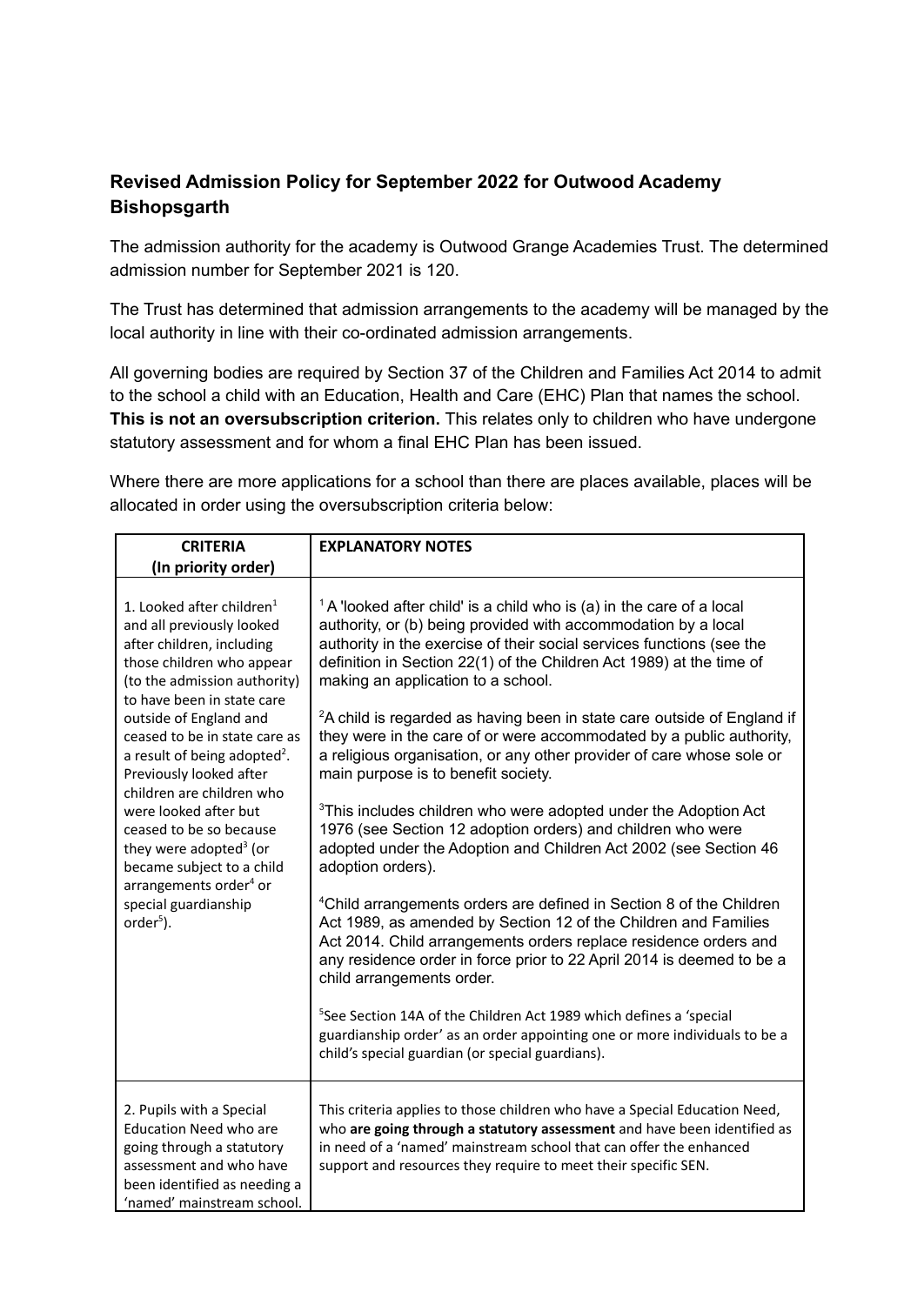| 3. Pupils who have a<br>brother or sister<br>permanently living at the<br>same address, who are still<br>at the school when the<br>pupil begins. Please note -<br>this criteria only applies to<br>siblings who are of<br>compulsory school age.                                                                                          | We define brother or sister as follows:<br>A brother, sister, stepbrother, stepsister, adopted brother or sister, or<br>children of partners who are permanently living at the same address<br>as a family unit. In all cases, the parent who receives the Child Benefit<br>for those children must permanently live at that address with the<br>children.<br>We will consider brothers or sisters who live in separate households<br>$\bullet$<br>because the parents are separated and have shared responsibility for<br>the children under conditions covering exceptional social or medical<br>reasons. This does not include separate families living together in the<br>same property.<br>If there are other family situations where there are different carers,<br>e.g. aunts, uncles or grandparents, each case will be considered<br>individually.                                                                                                                                                                                                                                                                                                                                                                             |
|-------------------------------------------------------------------------------------------------------------------------------------------------------------------------------------------------------------------------------------------------------------------------------------------------------------------------------------------|-----------------------------------------------------------------------------------------------------------------------------------------------------------------------------------------------------------------------------------------------------------------------------------------------------------------------------------------------------------------------------------------------------------------------------------------------------------------------------------------------------------------------------------------------------------------------------------------------------------------------------------------------------------------------------------------------------------------------------------------------------------------------------------------------------------------------------------------------------------------------------------------------------------------------------------------------------------------------------------------------------------------------------------------------------------------------------------------------------------------------------------------------------------------------------------------------------------------------------------------|
| 4. Pupils permanently<br>resident i.e. the address at<br>which the child is registered<br>for child benefit, who<br>expresses a preference for<br>that school (proof of<br>address may be required)<br>within the admission zone<br>who have returned a<br><b>Common Application Form</b><br>by the closing date - 31st<br>October 2021.  | When a school is oversubscribed with in-zone applications i.e. there are<br>more applications from children living in the admission zone of the school<br>than there are places available, we will allocate places:<br>firstly to children permanently living in the admission zone (Criterion<br>$\bullet$<br>4) with exceptional social or medical reasons for attending the school<br>(Criterion 5);<br>then to children permanently living in the admission zone (Criterion 4)<br>$\bullet$<br>according to their distance from the school measured in a straight line<br>"as the crow flies" (Criterion 6).                                                                                                                                                                                                                                                                                                                                                                                                                                                                                                                                                                                                                        |
| 5. Pupils with exceptional<br>social and / or medical<br>reasons for attending the<br>school. A letter from the<br>child's GP or other relevant<br>professional such as a social<br>worker must be submitted<br>by you with the application<br>stating why your child's<br>needs can only be met by<br>attending the preferred<br>school. | It is up to you to provide any evidence. The admissions team / academy<br>school will not seek information about your child or telephone people on<br>your behalf, the decision will be based solely on the information you send<br>in.<br>When you apply online, tell us that there is supporting evidence in the<br>space provided, and send it to the School Admissions & Transfers team or<br>email to school.admissions@stockton.gov.uk or by post. If we do not<br>receive this information by the closing date, we will not be able to consider<br>your child under this priority, unless it relates to a change of circumstances<br>(such as a new diagnosis) which has occurred since the closing date.<br>All correspondence will be treated as private and confidential.<br>If the evidence you supply is not considered compelling enough to be<br>included in this priority, your application will be considered under the other<br>priorities as appropriate.<br><b>Medical reasons</b><br>If there are medical reasons that make it essential for your child to<br>$\bullet$<br>attend a particular school, you must provide supporting information<br>from a doctor together with any other relevant information by the |
|                                                                                                                                                                                                                                                                                                                                           | deadline;<br>This must make a compelling case as to why your child's needs can only<br>$\bullet$<br>be met at the preferred school, a medical condition in itself will not<br>automatically result in a place at your preferred school;                                                                                                                                                                                                                                                                                                                                                                                                                                                                                                                                                                                                                                                                                                                                                                                                                                                                                                                                                                                                 |